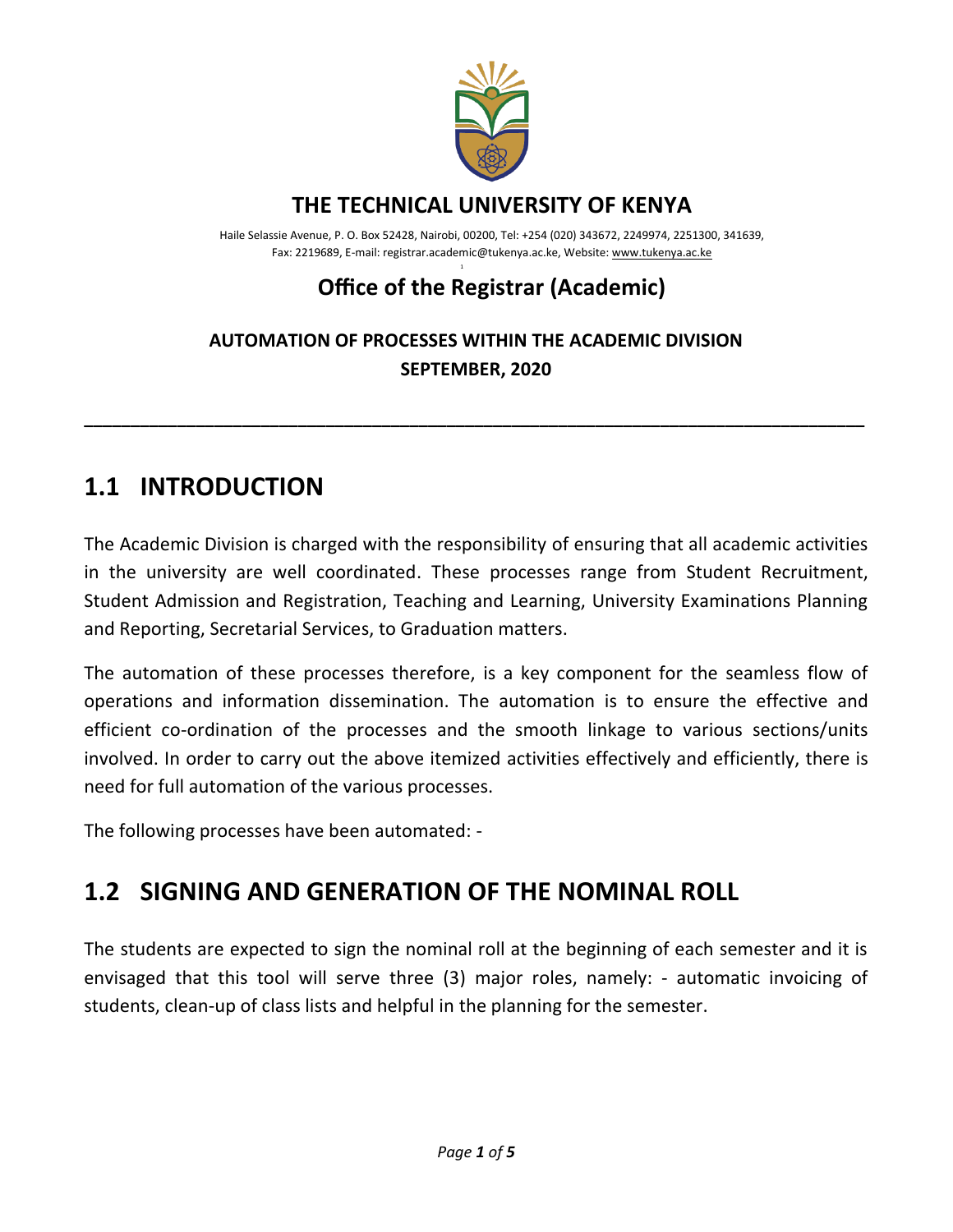## **1.3 MANAGEMENT OF STUDENT FEES FOR THE TERM STUDENTS**

This tool is ready to be used on Term students since invoices and receipts for these students have already been fed into the system. Generation of fee statements has been made easier since the tool is synchronized with the signing of the Nominal Roll.

## **1.4 CLEARANCE BY STUDENTS WHO WISH TO GRADUATE**

The tool is to be used by students who have successfully completed their studies and are ready to graduate.

#### **1.5 CLEARANCE BY STUDENTS WHO WISH TO EXIT MID-STREAM**

The tool is to be used by students who wish to terminate their studies at TUK before graduation.

In both 1.5 and 1.6, it is expected that students initiate the processes using a link on their portal and the approval process will involve the following offices:

- 1. School
- 2. Health and Wellness Services
- 3. Hostels and Accommodation
- 4. Games and Sports
- 5. Dean of Students
- 6. Library Services
- 7. Examination and Certification
- 8. Students Admissions and Recruitment
- 9. Financial and Accounting Services

**Output:** Clearance certificate

## **1.6 DEFERMENT OF ADMISSION**

This tool is available to applicants who for any reason are unable to take up the offer of admission at the University and are therefore seeking to delay the commencement of your course until a later teaching period.